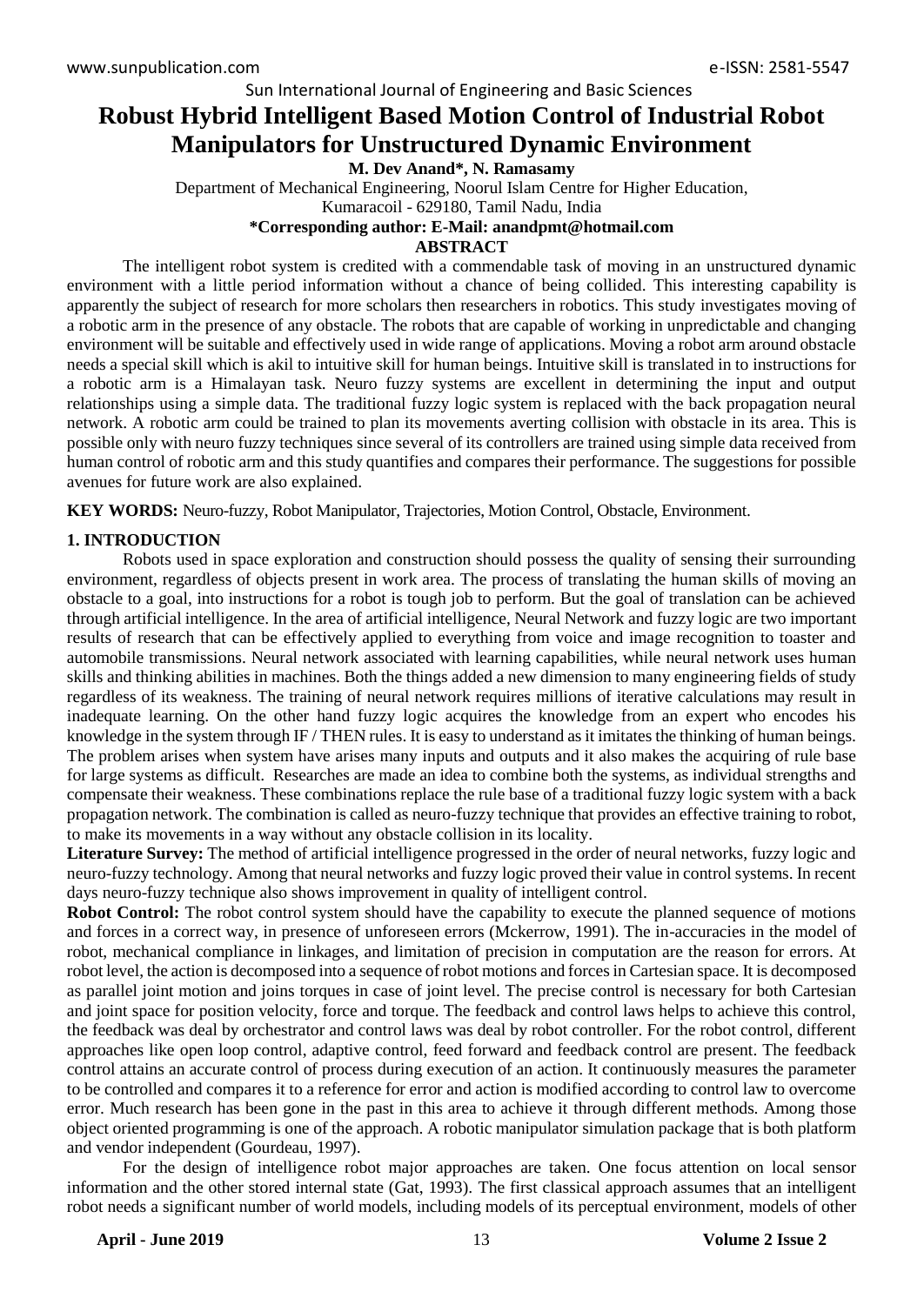agents and models of itself. The second approach (reactive approach) deals robots as a collection of relatively independent behaviors that are handled mostly by sensor which requires minimal modeling. In our approach use reunite both classical and reactive approaches by integrating fuzzy and neural tools to facilitate the purpose of in a flexible and learn-as-needed manner.

Motion planning task is simple for humans but in case of robots it turns out to be quite difficult to achieve. It arises difficult computational questions especially with the problems associated with real time motion control, sensing and task planning. Different methodologies are available for motion control planning can be seen in literature. Among that three approaches: road maps, cell decomposition and potential field methods are used to categorize the variants. In the road map approach, the connectivity of robots free space in a network of one dimensional curve was captured, which we say R. The motion planning is reduced to connecting the initial and goal configurations to points in R and searching R for a path between these points. There are several methods available to compute different types of road maps. For example: visibility graphs, voronoi diagrams, freeway diagrams and silhouettes (Latombe, 1991). In cell decomposition approach the robot`s free space was decomposed into simple regions called cells, whose path between two configuration can be generated. A non-directed graph called the connectivity graph is used to represent the adjacency relation between the cells and is constructed and searched to produce a sequence of cells called channel out of which a continuous free path can be computed.

In general, both the roadmaps and cell decomposition method capture global connectivity of the robots free space into a condensed graph, which is later on searched for a path. Potential field methods handle the robot as a particle under the impact of an artificial potential field U that represents structure in the free space. In free space potential function as described as sum of an attractive potential pulling the robot towards the goal configuration and often repulsive potential to move the robot away from the barrier. Originally the above method was developed as online collision avoidance approach, that applies in absence of robot`s prior model of obstacles but has capability to sense it during motion (Hwang and Ahuja, 1992; Khatib, 1986). The dynamic motion planning problem comes into deal when obstacles are moving in workspace, which is difficult to solve by roadmaps, cell decomposition, or potential field methods.

The problem of robot to avoid obstacles, while moving in unknown terrain was examined by many researchers (Ahrikencheith and Seireg, 1994; Rao, 1989). Fuzzy methodologies are also used for investigation that uses fuzzy rules to plan robot`s motion in unknown terrain, for quantifying a robot`s reactive behavior. Different reactive behavior was also developed (Bourbakis, 1995; Tuscillo and Bourbakis, 1996; Terano, 1992). Array of sensors are used to give inputs regarding path widths, distance between robot and obstacle to left, front and right locations and also size of the obstacle. Based on inputs, the speed control unit, direction control of motor, a heading angle is commanded. The performance of robot is reasonably well in unstructured motion-planning – situation. The usage of expert systems and fuzzy logic to design and implement multi agent system for robotic-soccer control (Daniel, 2007), have capability to recognize games situation and deduce speed vector for every possible case. Low conceptual distance confirms easy transfer of expert knowledge to inference system. The experimental implementation of controlling the real robotic soccer match, as performance is not good enough. Necessary areas of improvement are in synchronization of agents and knowledge base.

Robotic soccer is good tool for development and testing of individual and social behavior of robots. It facilitates easy generation of various situations and compares the effects of their control mechanism by playing against each other. No special input element available, it uses only camera with image recognition. Part of the system is also main PC machine with higher levels of the control and with image recognition (Evin, 2005).

Hall (2007), describes the design development and simulation of real time controller for intelligent vision-guided robot. The use of a creative controller that can select its own tasks is demonstrated. The creative learning system is proposed and described as an adaptive critic learning system. It is easy for the system to obtain the global optima and escape local optima by learning the domain knowledge. It is a step toward generalizing the highest level of human learning imagination. The requirements of complex and unstructured environment can be met by expanding the dynamic database.

The ideas is to establish a large number of autonomous mobile robots that able to self-organize in order to collected the information in knocked urban sites and to dynamically maintain the communication links between rescuers. Robots engaged in rescue operations must be reactive and smart enough to deal with complex situations. Hybrid agents seem to be valuable architectures for controlling such robots (Noury and Serge, 2007). The evolution of robot resources and unplanned variation of surrounding are not taken into account in resulting control architecture.

The artificial neural network (ANN) technique is used to control the mobile robot movement in dynamically changing environments (environment with mobile obstacles). The proposed structure (Lids and Marcelo, 2007) is a backward neural one. The path generator is based on neural memorization of a path previously planned and facilitates robot movement, avoiding obstacles and position errors. It encourages the usage of ANN topology in hybrid path planning module and its use as a predictive controller. The sensors data case local planning that monitors the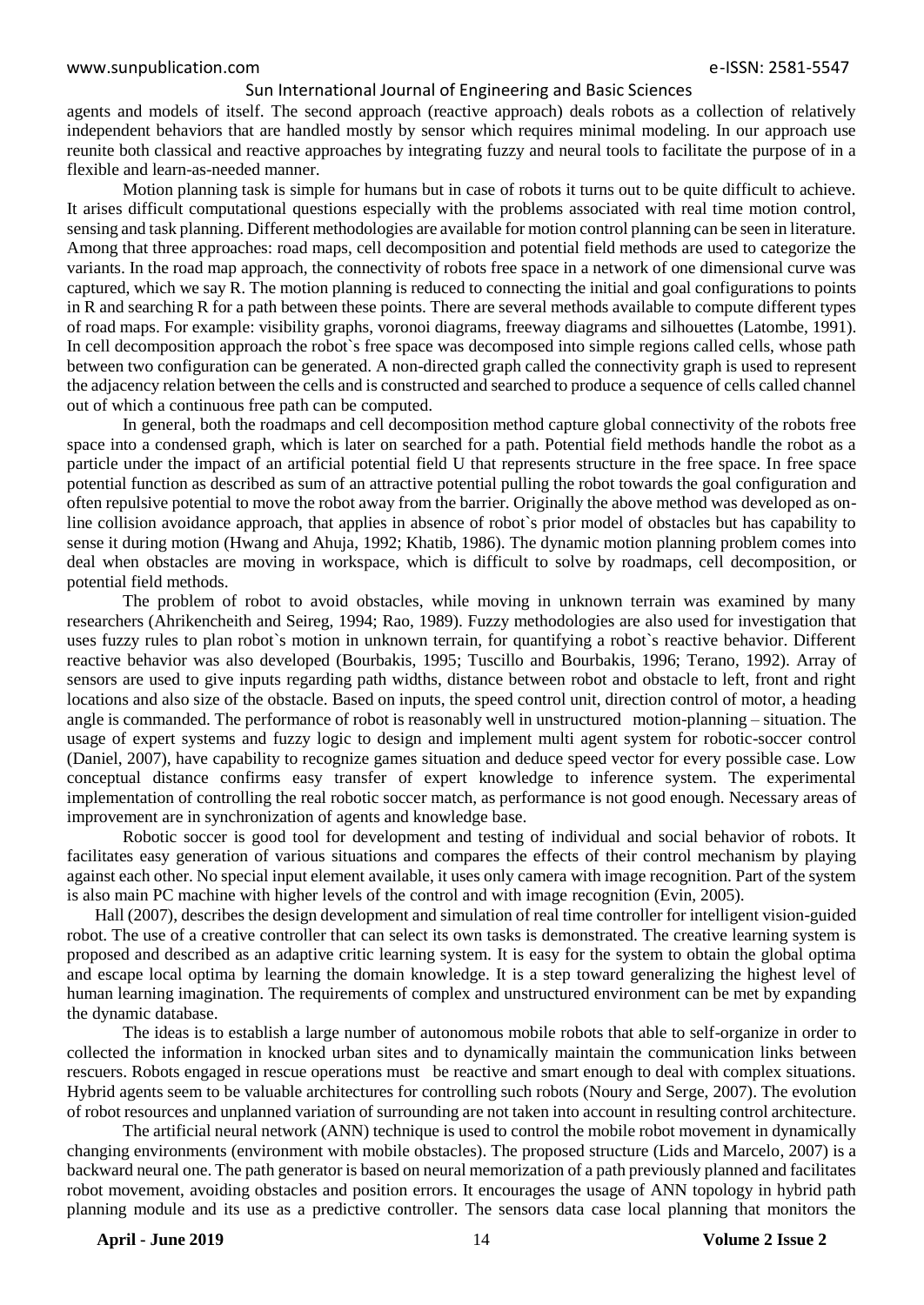environment at real time (Becker, 2001). The optimal global planning methods solve navigation problems in static environments, as it is difficult from time to time and presence of unknown obstacles that must be detected to avoid collisions.

The work is devoted to planning and control of a pattern formation of mobile robots when moving between goal points in a known and static environment. A feasible trajectory can be generated by a search coupled with a proposed smoothing technique, along with non-holonomic constrains of mobile robots taken into account. The work (Ngo, 2007) includes (i) fast and feasible path finding achieved by the modified A\* search and vector approach coupled with the two proposed smoothing algorithms, that consider kinematic and dynamic constraints of mobile robots and (ii) the maintenance and changing of formations, in curvilinear co-ordinates to accomplish the required task while formation safety is concerned illustrative simulation for a three robot wedge was performed for two scenarios.

In most existing works of autonomous navigation, solution is achieved by separating the planning and control into two sequential stages. This may have some consequences (e.g.) algorithms convergence. The problem of motion planning and control can be taken into account with Artificial Potential Field (APF) along with robot motion planning. The APF was first proposed by Khatib (1986). He put forward the force involving artificial repulsion from the surface, should be non-negative continuous and differentiable. However, the potential field introduced, reveals local minima other than the goal position of robot. Volve (1990), developed new elliptical potential functions called a super quadratic artificial potential function that does not generate local minima in physical space. They have shown that super quadratic potential fields can be constructed only for simple shapes like square or triangular Figures. The endowments of Koditsche are worth mentioning because an analytical potential field in the configuration space was introduced without local minima. But topology is limited to obstacles that must be ball or star shaped, otherwise no solution obtained. Conaolly, 1994 contributes most successful methods which concerns robot motion planning with potential fields. Harmonics functions are used simultaneously to build a potential field in the configuration space without local minima.

Several autonomous systems have been developed using rule-based methods to control the motion of robot manipulators. Tsoukalas (1997), presented neuro fuzzy methodology for a robot to navigate it in dynamic environments. Ding and Li (1999), used fuzzy logic system to solve obstacle problem for a redundant manipulator. The structured and unstructured uncertainties are not considered by these systems, which is limited to stationary by these obstacles. It can also be dealt with a robust fuzzy obstacle avoidance scheme.

Figure.1, was proposed to accomplish this task, which illustrates system architecture for a described combination of neural networks and for the described combination of neural networks and fuzzy logic. The rule base of a fuzzy system is replaced with a trainable neural network. Controller to approximate imperfectly known and / or un-modeled to robot dynamic parameters, complex input-output relationships can be achieved which cannot be easily specified by IF / THEN rules. The ability of generating and find minimizing weights can be realized with fuzzification and defuzzification stages increasing improvement in training time of a neural network. The modified Elman neural network was preferred to a multilayer procedure for the selection of optimum multilayer neural network architecture for a given problem. The term is used in the control law to control the weights of modified Elman neural network from growing without bounds. The closed loop stability of the system is rigorously tested.



# **Figure.1. A Fuzzy System with Neural Network Rule Base**

### **2. METHODS AND METERIALS**

**Robot Model:** The equation 1 shown below is the dynamic non-linear equation of 'n' degree of freedom robot manipulator in continuous time in closed form.

$$
M(q(q)) + C(q,q) + F(q) + G(q) = \tau + \tau_d \tag{1}
$$

Where q and  $\tau$  are the (n  $\times$  1) vectors of joint variables and driving joint torques. M is (n  $\times$  n) symmetric positive definite inertia matrix, C is the vector of coriolis and centrifugal forces, G is the vector of gravitational forces, F is the vector of frictional torques and  $\tau_d$  is a quantity including un-modeled disturbances un-modeled dynamics.

**Robust Intelligent Motion Control:** From the Figure.2, it is noticed that Intelligent Dynamic Motion Planning (IDMP) algorithm is the base for the collision avoidance. Here h (q) is the transformation from joint co-ordinates to Cartesian co-ordinates. The neuro fuzzy decision for any robot motion is observed as its brain, where  $d_a > d_{min}$  is

#### **April - June 2019** 15 **Volume 2 Issue 2**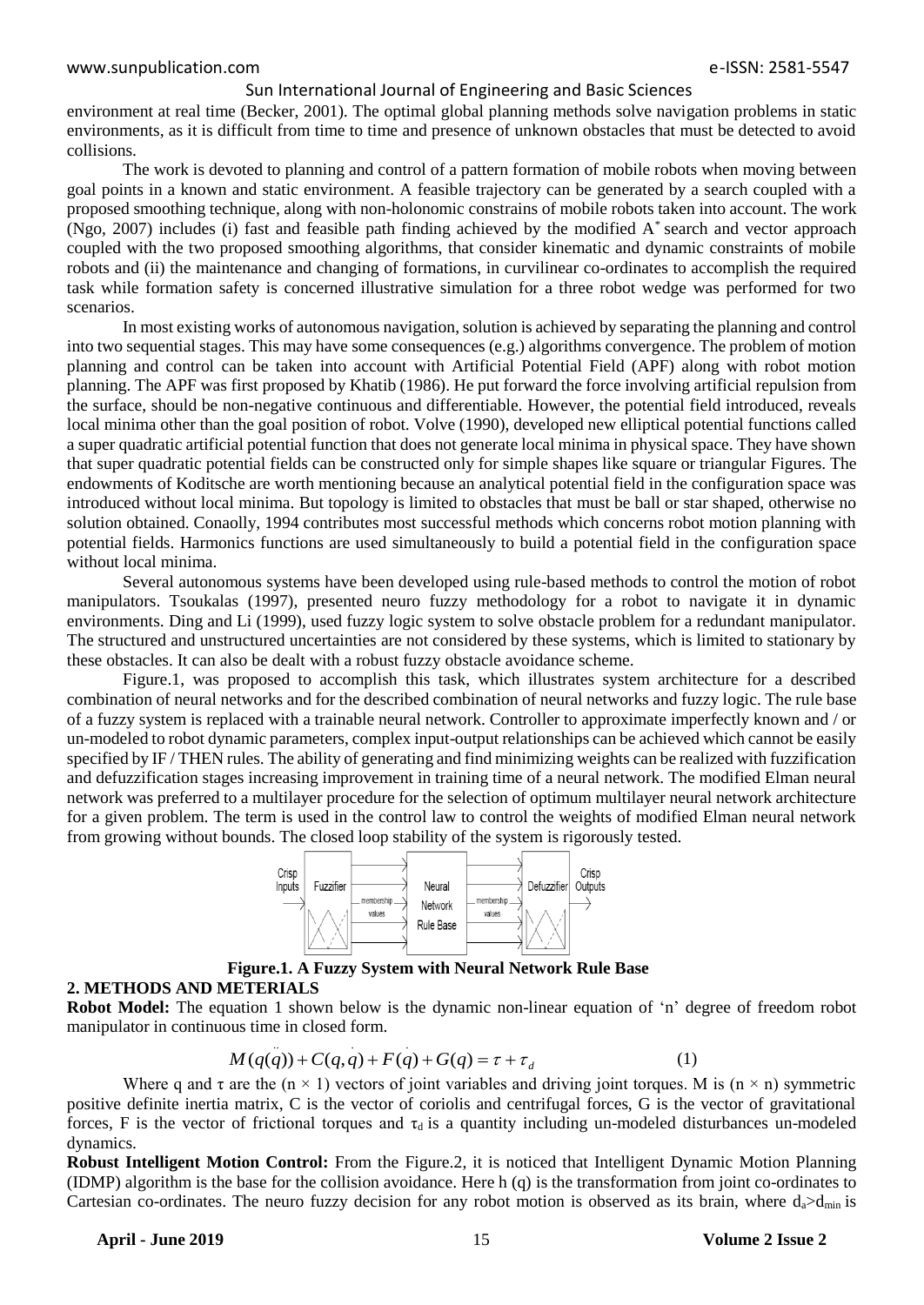extremely rare as it is a moment when the obstacles suddenly surround the robot. An array of sensors are used to sense the heading angle (angle between the robot and a specified target) as well as distance between the robot and obstacles to the left, front, and right locations as input to robots. The output is the control signal to speed control unit, optimum distance to travel that makes robot to perform reasonably well in a dynamic motion planning situation. A motion control model was developed to study motion control in a dynamic terrain, for an idealized robot called Scorbot ER 5U plus, equipped with a motor, moving in a path with obstacles presented arbitrarily. The arm of Scorbot ER 5U plus can move left, right, straight or any direction in between and its speed can be controlled. The factor like eventuality of environment affects motor control variables like steering and speed, as the physical environment of robot mess up with objects and robot movement initial point to goal point. Motor control can be pre-programmed with motion planning process, satisfying various optimality criteria, in a static and known environment with known objects position in a terrain. In case of Scorbot ER 5U plus its arm operates in a changing environment, where objects positions are unknown. The motor control is dynamically evaluated and optimization is a secondary concern. In our approach the basic robotic behaviors such as locomotion and object avoidance are developed through the interaction of robot with the instructor and dynamic environment.



**Figure.2. Intelligent Dynamic Motion Planning Algorithm**

**Robotic Arm Problem:** An efficient robot should possess the characters like, the ability to do work in unpredictable and changing environment, so that it can be used in a wide range of applications. In space exploration and construction, the robot used should have the capability to sense the environment and work regardless of the presence objects in the work area. The problem of planning the path of a five link robotic arm in presence of obstacle was addressed in this section as shown in Figure.3.

The sensory feedback provides an assumption for the position of the obstacle and goal in the model developed for the purpose. For example, a model could be used to generate Cartesian co-ordinates of the objects and assume joint angle from position feedback sensors in the arm.

The robot arm should operate in different environment, irrespective of obstacle. The arm's starting and desired positions are arbitrary, which will be modeled as a five-link robot manipulator. The joint angles θ(t) are determined by the controller, that move the end effectors from starting position (Xs, Ys) to a desired final position (Xy, Yy) without any impact on obstacle present at (Xo, Yo). The robotic arm's end-effector position is determined by its link length and joint angles, in the Cartesian space. There exist a redundancy in possible configuration of the joint angle of five joint robot arm working in two dimensional plane, for a given Cartesian coordinates location for

**April - June 2019** 16 **Volume 2 Issue 2**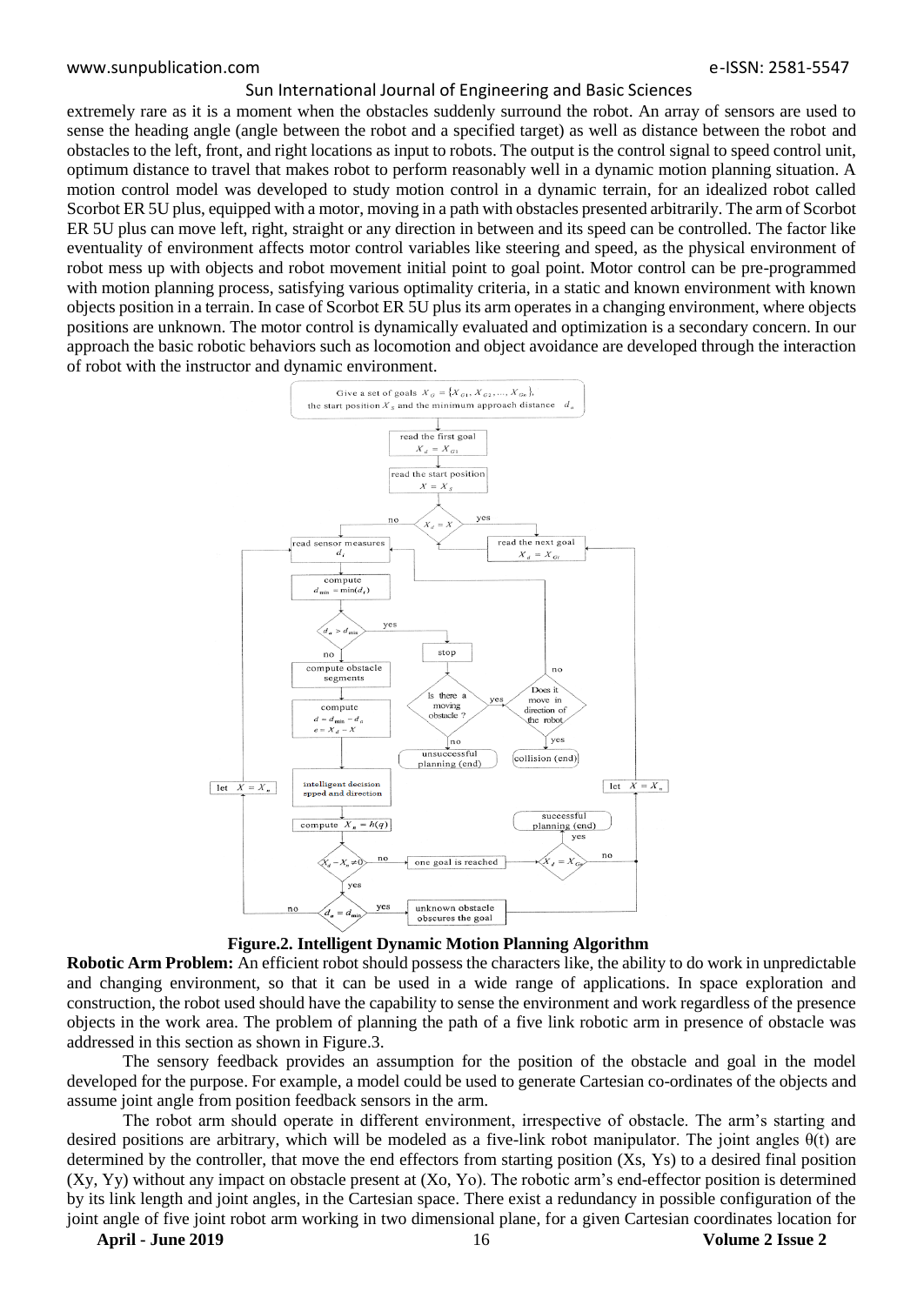the end-effector. It may cause the complicated problems as there is no unique mapping available to convert a coordinate in Cartesian space to a specific pint in joint space. In fact for a given end-effectors desired position, there exist an infinite solutions for possible joint angles which facilitates the selection of arm movements based on power efficiency or a straight line trajectory, or even on the observed behavior of an expert's control of robot arm.

Assumptions are made regarding the goal to lie within the possible reach of end-effector and obstacle to be lie outside the path of link, L1. But the limitation is that the vertical position must be greater than are equal to zero for all possible locations of the end-effectors. Thus the problem is summarized as follows:

# **Given a robotic arm with:**

- starting position  $(x_s, y_s)$ ,
- an obstacle position,  $(x_0, y_0)$ ,
- $\bullet$  an obstacle size  $(x_{os})$ ,
- path size  $(x_n)$ ,

and a desired position, or goal,  $(x_g, y_g)$ ;

#### **The following points are considered for robot arm motion control**:

- the end-effector reaches the goal,
- the robot arm does not touch the obstacle,
- and the calculations can be performed in real-time with current hardware,
- proper direction and correct speed,
- minimum distance to the goal;

**Neuro Fuzzy Solution:** Many research works are made in determining the trajectory of a robotic arm that adds new dimension to the problem, more degrees of freedom and more non-linear equations. Consider an obstacle in the robot working area and the problem becomes a challenge of optimizing differential equations, iterative numerical solutions and "gues and shoot" methods. The drawback of previous solutions is computer a resource is needed to solve equations or optimize a performance index. Researchers accredited that "minutes" are necessary to plan one trajectory on some of the world's fastest computers. It is burdensome thing to determine the equations to be solved. The way of approaching needed thing is easy to apply and work in real time. It is easy to predict input-output relationship from the sample data, using the neuro fuzzy system. The neuro fuzzy technique replaces fuzzy logic rule because of fuzzy logic system with a multilayer back propagation neural network. The Figure 4 demonstrates the proposed neuro fuzzy system used in robot motion control problems.

The benefit of the system is that inborn ability of a child to move an arm around an obstacle to reach a desired goal can be performed by putting instructions into a neat, fuzzy logic. Here IF/THEN rule base is not easy. So need arises for the neural network to learn the rules. The fuzzifiery and defuzzifiery provides an interface between expert's control of a robot arm and the neural network.

The objective of robot arm control is to initiate a robust and intelligent controller for robot dynamics as shown in equation (1) to achieve a certain motion to reach the prescribed goal. The robot's trajectory is the unknown parameter and not calculated in advance. A suitable approximation based controller is used by the robust computed torque type control.

The MATLAB program having robot SIMULINK tool box was utilized to program our generic fuzzy system. The training set for our neuro-fuzzy system is the recorded data. The model of robot arm and neuro fuzzy system was combined to simulate the robot arm under neuro fuzzy contol.<br>Neural Net Rule Base





**State Representation:** The state representation of the system is the primary consideration in neuro fuzzy controller that determines the ability of final neuro fuzzy controller to generalize a solution from training data. The question about whether to input path width, obstacle size, obstacle position or a combination of these into the neuro fuzzy network will also determine the convergence of the system during training.

**Robotic Arm Simulation:** The Robotic simulink tool of a MATLAB program was used to implement neuro-fuzzy control, to get the training data and test the robotic arm controller. The datas are normalized to be din the range of (0, 1). The training samples were obtained by cycling through a series of goal and obstacle positions. The training

**April - June 2019** 17 **Volume 2 Issue 2**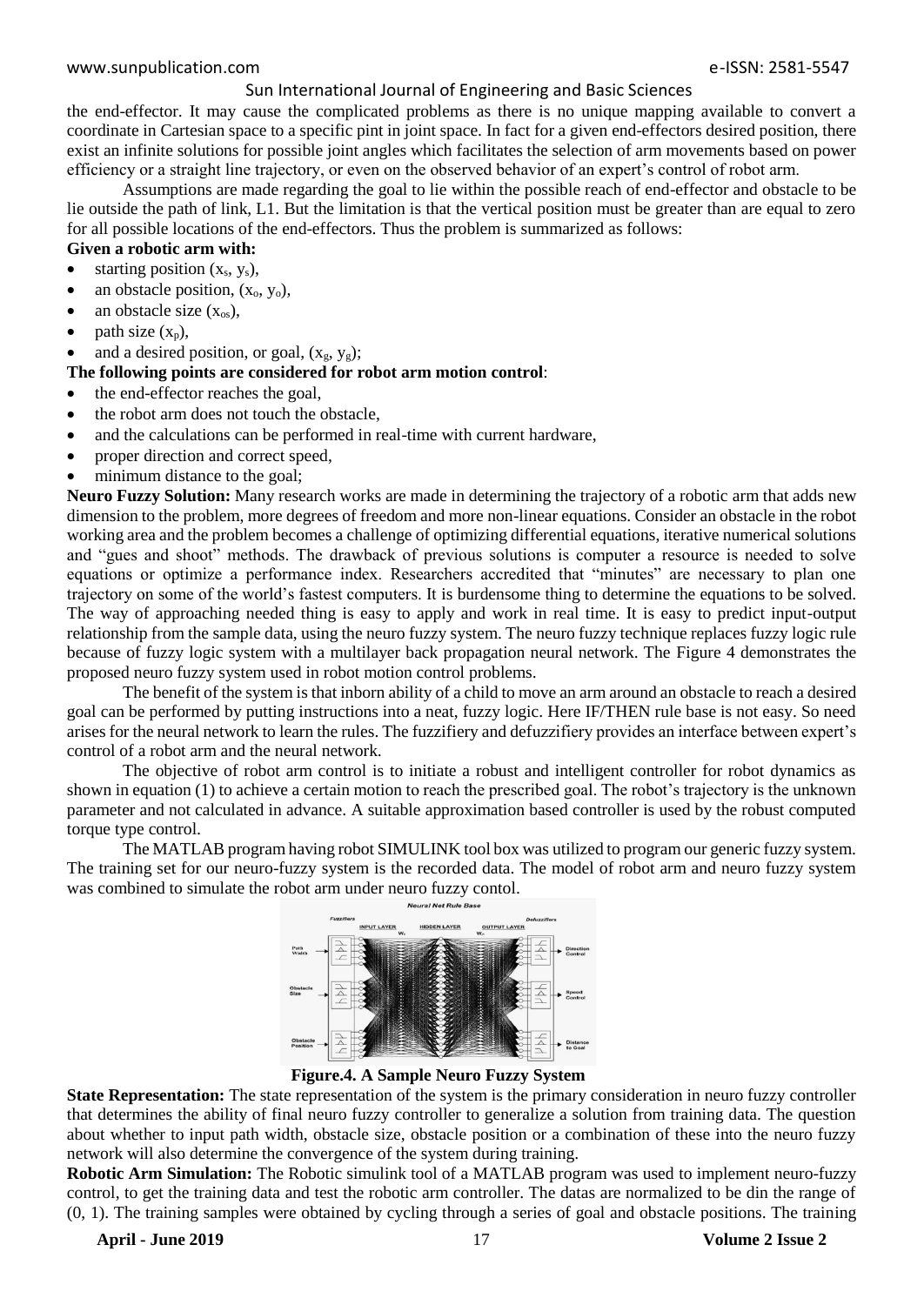samples included two starting positions of the arm  $(\theta_1 = 0; \theta_2 = 0; \theta_3 = 0; \theta_4 = 0; \theta_5 = 0)$  and  $(\theta_1 = 90; \theta_2 = 0; \theta_3 = 0; \theta_4 = 0; \theta_5 = 0)$  $\theta_4 = 0$ ;  $\theta_5 = 0$ )). Goal and obstacle positions were taken from the entire reachable region. The recorded training sample creates a new input to the neuro fuzzy system, at each movement. Selection of starting positions of arm at the two extremes of possible movements generated training samples that extended over the entire state space, which is important for neuro fuzzy control.

**Neuro Fuzzy Programming:** After the completion of training samples normalization, neuro fuzzy system was simulated using robotic MATLAB Toolbox. The neuro fuzzy engine is completely void of any constants of programming related to a robotic arm. As a result it can be used for any input/output data. The number of inputs, the number of nodes and even the fuzzy membership functions are defined for individual systems.

**The Neuro Fuzzy Controller:** A neuro-fuzzy system was trained using obtained training sample and controller ws tested on the robotic arm, by placing obstacles randomly and assigning random starting positions. The controller simulation must quantify the performance of the proposed neuro fuzzy controller for that purpose, the problem statement must be originally addressed. The model specification of above section listed the following as the goals of the system:

- The end-effector reaches the goal (minimum approach distance),
- The arm does not touch the obstacle (collision avoidance)
- The calculations can be performed in real-time with current hardware.

The simulated neuro fuzzy controller decides the percentage error in reaching the goal, based on the above guidelines that determines whether collision occur or not, and performance judgment based on real time application. The collision of arm with obstacle can be detected from the path and obstacle Position.

**Motion Control in Environments:** SCORBOT ER 5U Plus robot model was used to stimulate intelligent neuro fuzzy motion control. Robot navigates through an unknown building, depending on the rough instructions about obstacle avoidance. It uses internal sensor, motion detectors, distance measurement capability and is self-propelled. Sensor may also be used to determine errors in joint positions, velocities, or forces that can be compensated by computer, by using feedback control.

The robot model is programmed to move from some start point say Xs to some goal point say Xy along a path containing moving obstacles as shown in Figure 5. Assumption was made regarding the path's size as space between left and right boundary. Outline of obstacle ahead was identified by the sensing equipment that defines it by their size and position relative to the path. The Robot's motion control facilitates arm movement around the obstacle and reach goal at minimum distance. The Robot's motion control facilitates arm movement around the obstacle and reach goal at minimum distance. The Figure 5 gives the view of the above statement. The behavior of this can be altered after suitable instruction that enhances the robot to recognize the presence of corners and obstacles at a different path. An Instructor teaches the robot arm to swear right on the path to go around the obstacle, which is on the left hand side of the path and vice versa. Thus it can be calculated that the robot arm autonomously avoids obstacles, on moving towards goal, by receiving obstacle position from sensor, fed to fuzzy controller.

The robot arm continuously processes information about its environment and changes the speed and direction based on the behaviors of the motion planner. The information for processing includes path's size, obstacle size and its relative position on path. On a straight path (no obstacle) the robot arm moves straight, have freedom to move in any direction left or right. The path's width determines the robot arm's speed human path planning involves fuzzy rules such as:

If path width is 'medium' with 'medium size object' at 'right side' of the path then go around the object by making a 'left-medium' turn at 'medium' speed.

The Robot arm encodes from human automobile driver intelligence, while driving a car. The processes are getting speeded up by using fuzzy values such as SLOW, MEDIUM AND FAST etc. to define the system. As a result final training error gets increased. Use of fuzzy values like VERY SLOW, SLOW MEDIUM, FAST and VERY FAST, etc. increases rules that complicates it but the final error get reduced by increasing number of fuzzy values in a fuzzy set. The motion control planner acquires several rules, through instruction which is somewhat limited but typical repertoire for collision avoidance sensors provide environmental data as input to robot. The left hand side variables are defined as follows: the current width of the path (denoted as  $X_1$ ) the size of the obstructing object (denoted as  $X_2$ ) and the position of the obstructing object (denoted as  $X_3$ ).

The system output is usually a control signal to robot's motor that facilitates the movement of robot arm away from a feasibility obstructing obstacle to ensure its safety. This is defined by three action variables called direction (denoted as  $Y_1$ ), speed (denoted as  $Y_2$ ) and minimum distance of the goal to the robot  $(Y_3)$ . The value of direction defines the direction of robot arm movement. The robot arm can turn positive or negative or in any direction in between. The speed value defines the speed of the robot arm while it is making a turn. Fuzzy variables describe any object of interest to the system X as a pair  $\mu_A(X) = X$ , where 'A' is a fuzzy category and  $\mu_A(X)$  is the grade of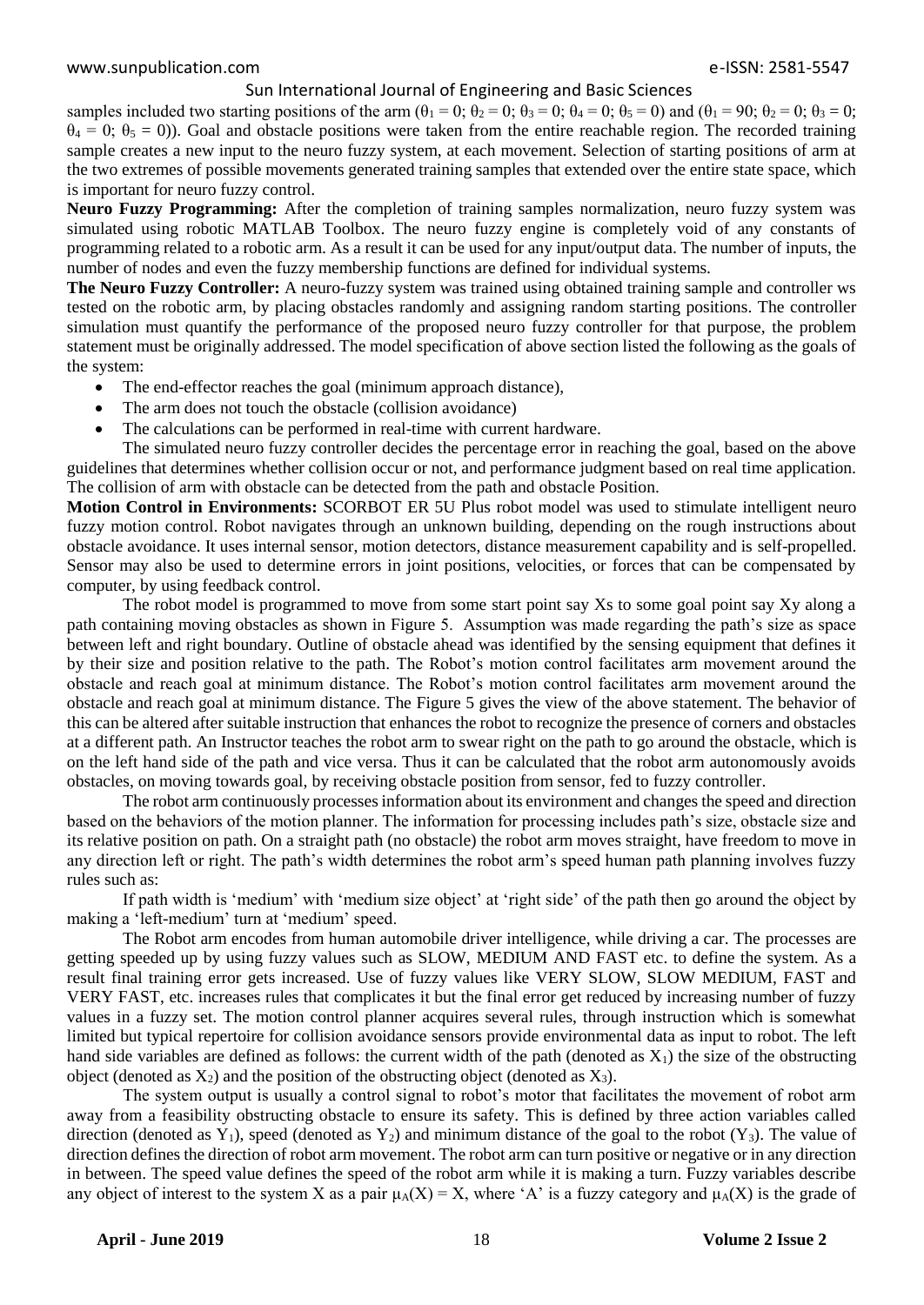membership of the object X in category A. The following data objects are defined as fuzzy variables with a term indicated in the following section figures.

**Path Width**  $(x_1)$ **: The Figure.6, shows the membership functions of the values of**  $X_1$ **, which are triangular fuzzy** numbers {NARROW, MEDIUM, WIDE}. The asymmetry observed with respect to the partition of universe of discourse has to do with the fact that the robot arm ordinary will stick to the right side of the positive. The fuzzy category width is nothing but the difference between the values whose membership equals '0'. The crisp path width determined from robot's sensor, at any time has a fuzzy membership value in each of these categories. Fuzzy values for each category are calculated using equation (2) below:



**Figure.6. The Values of the Fuzzy Variable in Path Width x<sup>1</sup>**

**Obstacle Size**  $(x_2)$ **: The control variable for robot's movement is the size of the obstacle in the robot's path, which** is described as a fuzzy variable  $(X_1)$  whose values are shown in Figure.7.<br>A LARGE-SZ MED-SZ SMALL-SZ



**Figure.7. The Fuzzy Values of the Variable in Obstacle Size x<sup>2</sup>**

**Obstacle Position (x<sub>3</sub>):** SCORBOT robot's arm navigation was determined by the position of the obstructing object X3. The robot arm can go around the object by either going left or right of the obstacle. The direction control of robot depends on the relative position of the obstacle in the path. Fuzzy variable  $X_3$  has the values as shown in Figure.8.





**Robot Movement Direction (y<sub>1</sub>):** Direction control is important parameter to be informed to Scorbot arm for its movement, whose values are in degrees, can change from '-90' i.e. a wide left-turn to '+90' a wide right turn. In this system the fuzzy variable Y1 may take the three values shown in Figure.9.<br> $\frac{1}{10}$ <sup>NEGATIVE</sup> ZERO or STRAIGHT POSITIVE



**Figure.9. The Fuzzy Values of the Variable in Robot Movement Direction y<sup>1</sup>**

**Robot Speed Control**  $(y_2)$ **: The robot's motor control system was driven by the fuzzy variable**  $Y_2$  **whose speed value** ranges from 0 to 60 in /sec. At the speed value '0', no arm movement takes place. This and the other values of  $Y_2$ are shown in Figure 10. A fuzzy rule base was constructed by the robot arm as soon as it receives the instructions. An example of a rule is: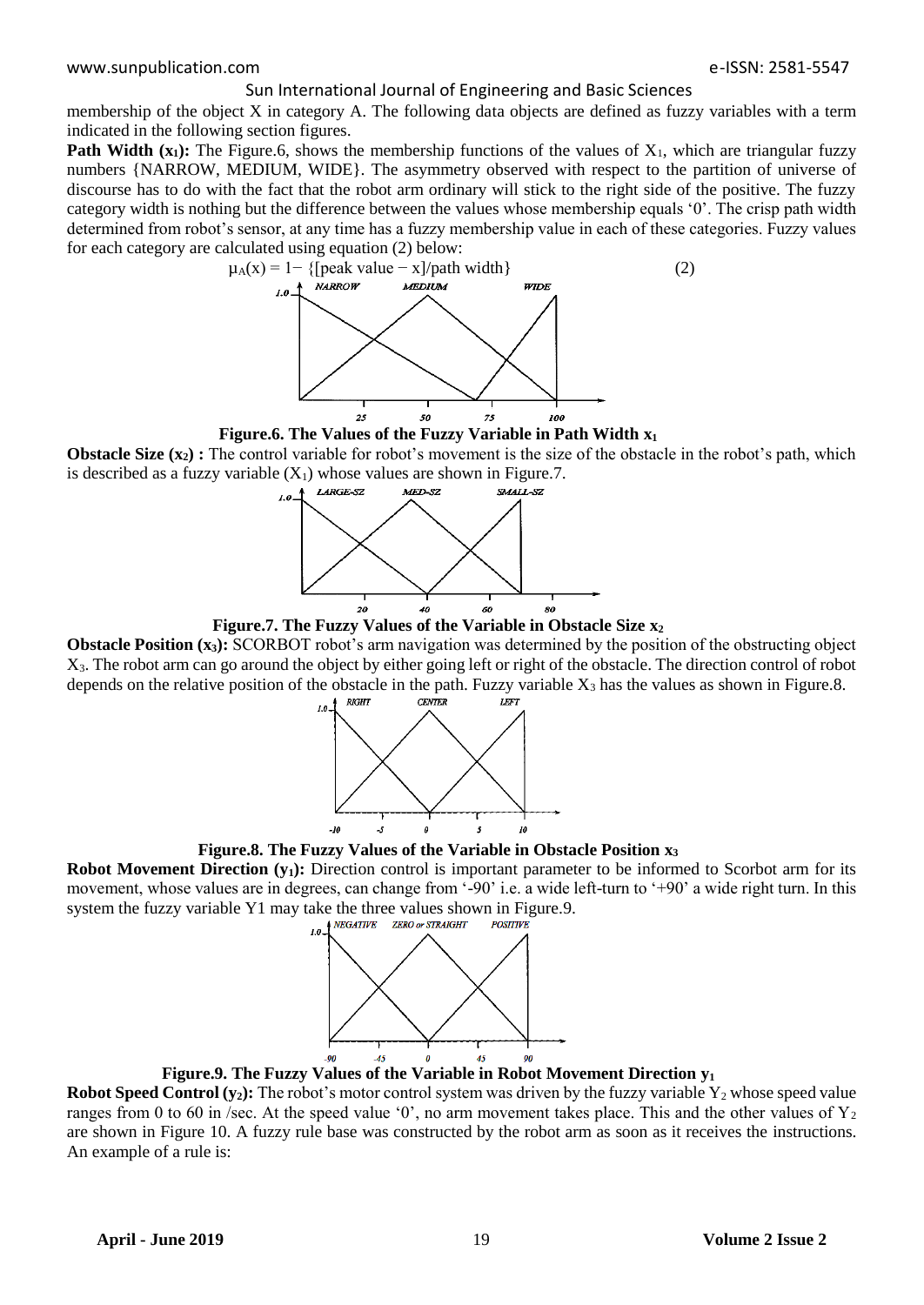

# **Figure.10. The Fuzzy Values of the Variable in Robot Speed Control y<sup>2</sup>**

If  $x_1$  is WIDE AND  $x_2$  is SMALL SZ AND  $x_3$  is LEFT then  $y_1$  is POSITIVE AND  $y_2$  is MEDIUM-SPEED; (3) **Robot Goal Distance (y<sub>3</sub>):** The information regarding obstacle position, received from sensors, by the fuzzy controller, is required by robot to intelligently avoid the obstacles and reach the target at shortest distance. The range universe of discourse is discredited into levels with three fuzzy sets, where levels and membership functions are chosen heuristically Y3 are shown in Figure.11. All rules have three fuzzy values in their left hand side and 3 values,



#### **Figure.11. The Fuzzy Values of the Variable in Distance y<sup>3</sup>**

The max-min composition technique was used by Scorbot ER 5U robot to evaluate its fuzzy rules. The membership value of a rule is the minimum membership value of all the fuzzy data objects in the role. Here the input to the system includes current path width, obstacle size and position, calculated from robot sensors. These values are changed to fuzzy categories and the membership value in each category is calculated e.g. the input values path  $=$ 100; object size=65; object position=18 are calculated to fuzzy values.

 $path = (WIDE=1:0; MEDIUM=0:0;NARROW=0:0);$ 

object size =  $(SMALL-SZ=0:0; MED-SZ=0:2; LARGE-SZ=0:8);$ 

object position =  $(RIGHT=0:0; CENTER=0:2; LEFT=0:8)$ :

The resultant membership value is given by:

$$
\mu(r_i) = \min\{\mu(x_1); \mu(x_2); \mu(x_3)\}\tag{4}
$$

The action-part is derived by taking an average of all matched rules (the average of all degrees of fulfillment (DOF's))

*Direction Angle* = 
$$
\frac{\sum_{i} \mu(r_i) * j \text{oint angle } (r_i)}{\sum_{i} \mu(r_i)}
$$
 (5)

$$
Speed = \frac{\sum_{i} \mu(r_i) * speed(r_i)}{\sum_{i} \mu(r_i)}
$$
\n(6)

Simulations are performed on a Windows Xp machine using the MATLAB Simulink. A sample run of the system is shown below. Assuming, for example, that the current path size is 80 in, current obstacle size 40 in, and current obstacle position is 5 in (from the center to the right). This input is converted to fuzzy sets:

current path size  $(x_1) = (MED=0:7;WIDE=0:3);$ 

current obstacle size  $(x_2) = (MED-SZ=0:8; LARGE-SZ=0:2);$ 

current obstacle position(x<sub>3</sub>) = (CENTER=0:4;RIGHT=0:6):

All combinations of the fuzzy values are matched against the 27 rules in the rule-base of this instructed behavior. A membership value is calculated for each of the matched rules:

**r4:** *if x<sup>1</sup> is WIDE AND x<sup>2</sup> is CENTER AND x<sup>3</sup> is MEDIUM SIZE, then y<sub>1</sub> is NEGATIVE AND y<sub>2</sub></sub> <i>is 40 AND y<sub>3</sub></sub> <i>is FAR DOF* = 0.3 **r5:** *if x<sup>1</sup> is WIDE AND x<sup>2</sup> is CENTER AND x<sup>3</sup> is LARGE SIZE, then y<sub>1</sub> is ZERO AND y<sub>2</sub> is 30 AND y<sub>3</sub></sub> <i>is NEAR, DOF* = 0.2 **r7:** *if x<sup>1</sup> is WIDE AND x<sup>2</sup> is RIGHT AND x<sup>3</sup> is MED SIZE, then y<sub>1</sub> is POSITIVE AND y<sub>2</sub> is 40 AND y<sub>3</sub></sub> <i>is MEDIUM, DOF = 0.3* **r8:** *if x<sup>1</sup> is WIDE AND x<sup>2</sup> is RIGHT, x<sup>3</sup> is LARGE SIZE,*

**April - June 2019** 20 **Volume 2 Issue 2**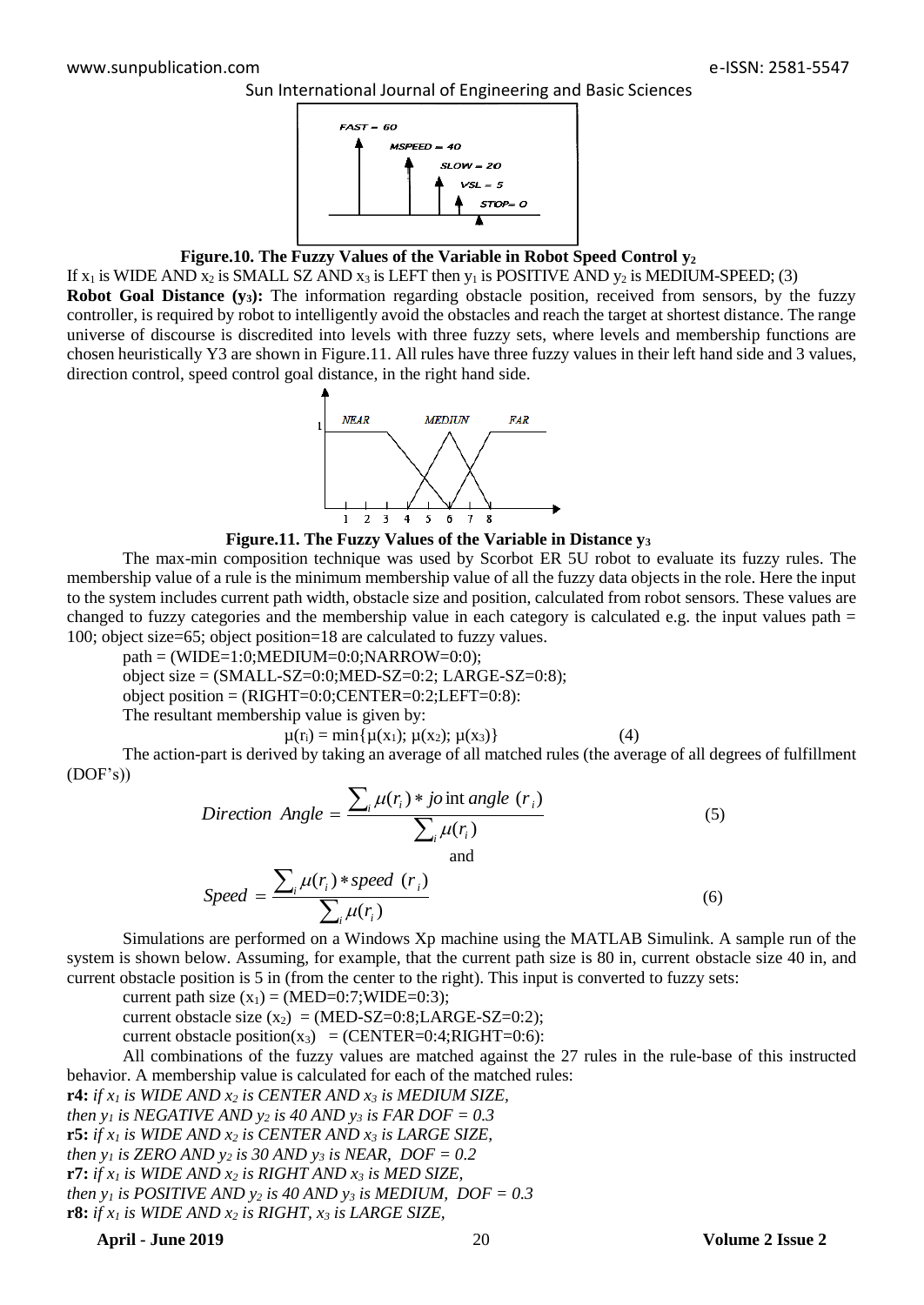*then y<sub>1</sub> is NEGATIVE AND y<sub>2</sub> <i>is 30 AND y<sub>3</sub></sub> <i>is FAR, DOF* = 0.3 **r22:** *if x<sup>1</sup> is MED AND x<sup>2</sup> is CENTER AND x<sup>3</sup> is MED SIZE, then y<sub>1</sub> is NEGATIVE AND y<sub>2</sub></sub> <i>is 30 AND y<sub>3</sub></sub> <i>is FAR, DOF* = 0.4 **r23**: *if x<sup>1</sup> is MED AND x<sup>2</sup> is CENTER AND x<sup>3</sup> is LARGE SIZE, then y<sub>1</sub> is ZERO AND y<sub>2</sub> is 30 AND y<sub>3</sub></sub> <i>is NEAR, DOF* = 0.2 **r25:** *if*  $x_1$  *is MED AND*  $x_2$  *is RIGHT AND*  $x_3$  *is MED SIZE*, *then y<sub>1</sub> is POSITIVE AND y<sub>2</sub> <i>is 30 AND y<sub>3</sub></sub> <i>is MEDIUM, DOF = 0.6* **r26:** *if*  $x_1$  *is MED AND*  $x_2$  *is RIGHT AND*  $x_3$  *is LARGE SIZE, then y<sub>1</sub> is NEGATIVE AND y<sub>2</sub> is 30 AND y<sub>3</sub></sub> <i>is FAR, DOF = 0.2.* 

JINT14The final outputs are defuzzified using the "weighted averages" technique commonly used for computing by taking the average of the results (DOF's) of all the matched rules for singleton output sets. The final output is: speed = 13.0 inches/secs, direction angle =  $37.9^{\circ}$  and distance to goal = 2 inches. After the robot arm has been instructed to make a turn so that it may avoid obstacle in its rule base has modified membership functions. Scorbot proceeds by taking into account all things, i.e., avoid obstacle and make left or right turn with proper speed based on the minimum approach distance of goal.

$$
Z = \frac{\sum_{i=1}^{n} \mu_i z_i}{\sum_{i=1}^{n} \mu_i}
$$
 (7)

Where  $z_i$  is the output of the  $\mu_i$  rule and Z is its degree of truth.

# **3. RESULTS AND ANALYSIS**

To implement neuro fuzzy system on robotic arm control, a model is required first, that generates training samples from a human's intelligence of controlling an arm, which is used to train seven different neuro-fuzzy controllers namely NF1,NF2…….,NF7 for reference. The controller's are varied in the definition of their fuzzy membership functions definition on network training to a sinusoidal function. The section constitutes the results of training sessions and testing of each controller on the simulated arm. Three different types of graphs are used to display the results. The fuzzy membership function graph gives the details regarding crisp values, the way that are converted into fuzzy values. The seven controllers constitutes its own fuzzy membership function graph. The RMS training error graph indicates the capability of neuro-fuzzy controller in learning the training data. The controller's performance in moving robot's arm from starting position to goal without any interruption was to quantify by the performance histograms. The fuzzy membership function of NF1 that assigns a crisp value's degree of membership to three fuzzy values – NEGATIVE, ZERO AND POSITIVE. On the other hand, the fuzzy membership function NF2 and NF3 have seven fuzzy values – NEGATIVE LARGE, NEGATIVE MEDIUM, NEGATIVE SMALL, ZERO, POSITIVE SMALL, POSITIVE MEDIUM, POSITIVE LARGE. The learning capabilities of these three controllers' are shown in Figure 12 and its performance are compared in Figure.13.





**Figure.12. The RMS Training Error of NF1, NF2, and NF3**

**Figure.13. Performance Histogram of the Neuro Fuzzy Controller forNF1, NF2 and NF3**

Different controllers are compared with the performance histogram. The collision with obstacle are recorded in collision category of histogram that displays the values in percentage of runs that ends in collision when the neuro fuzzy controller attempted to move the arm past the joints capabilities, the constraint" category was incremented. The percentage error categories record how close the end effectors were to the goal at the arm's final position. The final RMS training error of seven controllers was compared in Figure.14. Attempts are made to train a back propagation neural network to control the simulated robot arm. The absence of fuzzification layer makes the learning of neural network from sample data as complicated one.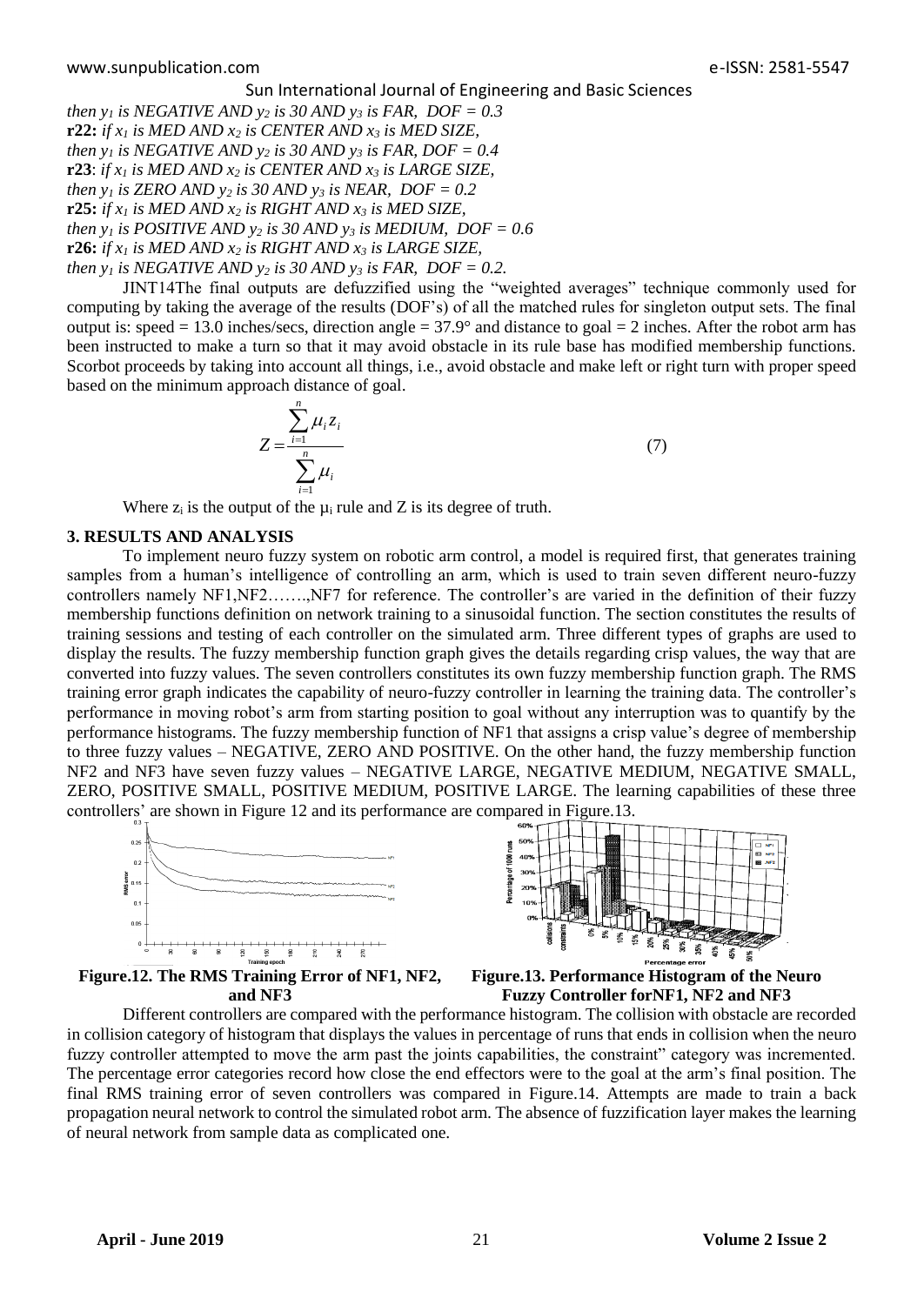



**Figure.14. A Comparison of the Final RMS Training Errors**

The process of programming and debugging of neuro fuzzy model was extensive e one. The first function used to test the neuro fuzzy system was  $y=x$ . The outputs are produced at after 800 training epochs. The function  $y=sin(x)$  is used to test the ability to neuro fuzzy system to learn more complex data. The output of network is checked after training epochs. A programming bug exist is not a problem for the single input, single output function of neuro fuzzy model. The error ws identified by testing the model with the function  $z=x|\sin(y)|$ . The network learns the function only after correcting the programming bug and train it for epochs. The learning rate constant β, is another important part of back propagation neural network that determines the adjustment of weights corresponding to the error, which is back propagated. The effect of the learning rate constant on three training sessions for the sine functions, which began the networks with same initial weights. The network with higher learning rate constitutes less training error. It becomes apparent during the early stages of this work that the neuro fuzzy system would benefit from the addition of a momentum term in the learning rule. The quick convergence of system was indicated by momentum term in the result. The neuro fuzzy model was tested for several functions with varying membership function definitions, to test the fuzzy membership function features. The higher granularity ensures lowering of error in fuzzifier, defuzzifier.

# **4. CONCLUSION**

This paper deals with formation of a new, stable, robust and intelligent controller that helps integrate of neural networks and fuzzy logic and this robust based computerized torque controller is proposed to control the movement of robot manipulators in an unstructured dynamic environment. The replacement of fuzzy system with neural network helps achieve the complex input output relationship which is normally difficult to be specified by 'IF/THEN' rules. This new system demonstrates that this strategy effectively controls the robotic manipulators. Another important result is effective autonomous capability of the proposed scheme. Now the robot can automatically avoid the obstacles and chooses its way to its target point. Another merit of proposed controller is that it is capable of functioning without a basic requirement of knowledge of the robot manipulator parameters. For instance the conventional techniques find its very difficult to model the friction but the neural networks learnt them on-line which facilitate the system with the high level of autonomy which in turn helps the controller to use various dynamic applications. The manipulator dynamics now can experience parameter variations, load changes and any other possible external disturbances. Finally from the results, we can arrive at two conclusions,

A. The membership function plays an important role in neuro fuzzy system.

B. Figure shows that the increasing number of fuzzy values in a fuzzy sets results in the reduction of final training error by 50%.

## **REFERENCES**

Ahrikencheikh C and Seireg A, Optimized-Motion Planning, John Wiley and Sons, New York, 1994.

Becker M, Obstacle Avoidance Procedures for Mobile Robots, XVI Brazilian Congress of Mechanical Engineering, 15, 2001, 126-135.

Bourbakis N.G, Knowledge Extraction and Acquisition during Real-Time Navigation in Unknown Environments, International Journal of Pattern Recognition Artificial Intelligence, 9 (1), 1995, 83–99.

Connolly C.I, Harmonic Functions as a Basis for Motor Control and Planning', Ph.D. Dissertation, Department of Computers Science, University Massachusetts, Amherst, 1994.

Daniel H, Multi-Agent Fuzzy Control of the Robotic Soccer, 5<sup>th</sup> Slovakian-Hungarian Joint Symposium on Applied Machine Intelligence and Informatics, Poprad, Slovakia Technical University of Kosice, Slovakia, 2007.

Ding and Li H.X, Fuzzy Avoidance Control Strategy for Redundant Manipulators, Engineering Application Artificial Intelligence, 12, 1999, 513–521.

Evin M, Intelligent Control Design in Robotic Soccer, In Proceedings of Selected Extended Abstracts Based on Final M. Sc. Projects from the Branch of Artificial Intelligence, 2005, 43-48.